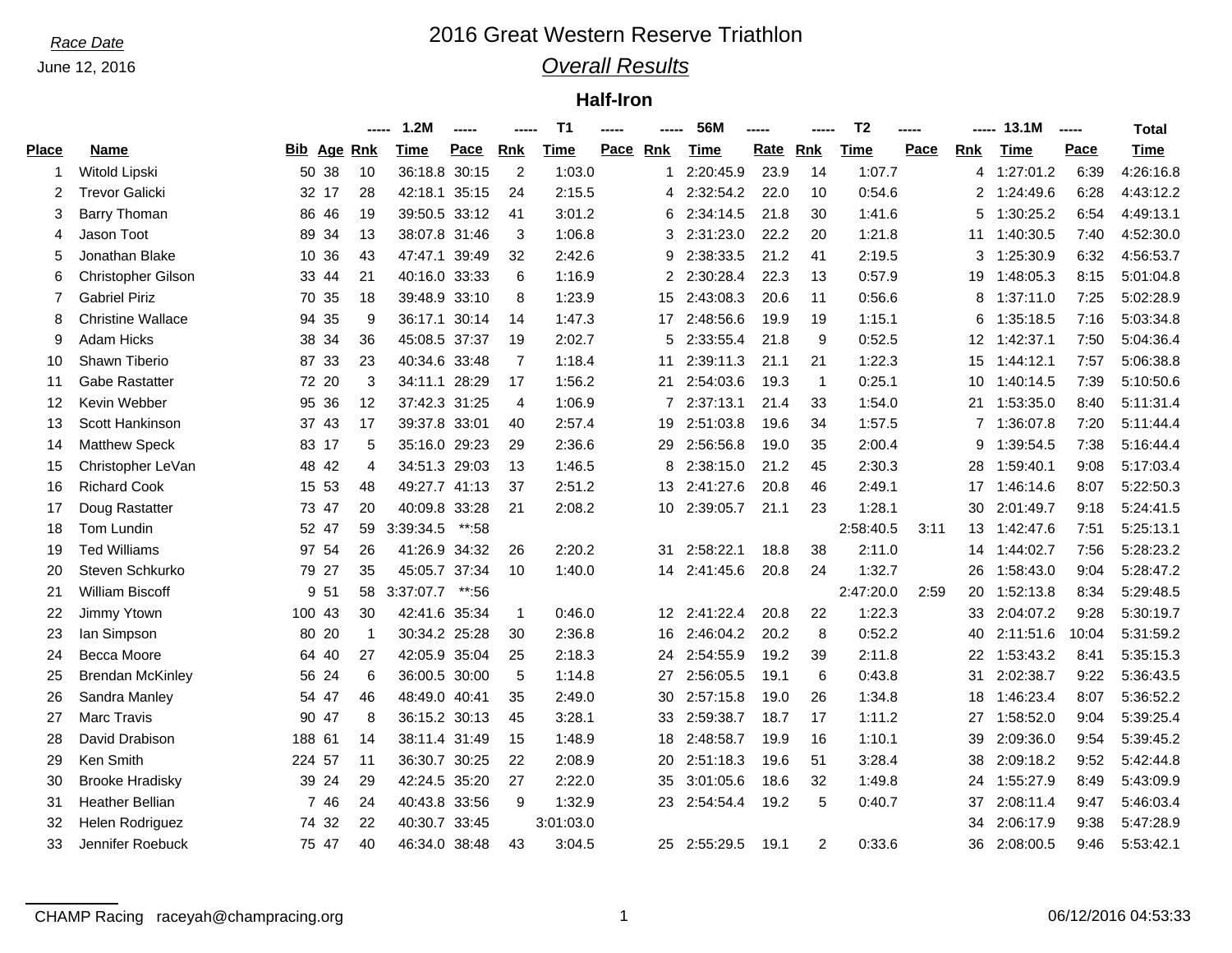# *Race Date* 2016 Great Western Reserve Triathlon

## *Overall Results*

### **Half-Iron**

|              |                           |    |                    |                | 1.2M            | -----    |            | T <sub>1</sub> | -----    |    | 56M       | ----- |                | T <sub>2</sub> | ----- |            | 13.1M           | $\begin{array}{ccc} \multicolumn{3}{c}{} & \multicolumn{3}{c}{} & \multicolumn{3}{c}{} & \multicolumn{3}{c}{} & \multicolumn{3}{c}{} & \multicolumn{3}{c}{} & \multicolumn{3}{c}{} & \multicolumn{3}{c}{} & \multicolumn{3}{c}{} & \multicolumn{3}{c}{} & \multicolumn{3}{c}{} & \multicolumn{3}{c}{} & \multicolumn{3}{c}{} & \multicolumn{3}{c}{} & \multicolumn{3}{c}{} & \multicolumn{3}{c}{} & \multicolumn{3}{c}{} & \multicolumn{3}{c}{} & \multicolumn{3}{c}{} & \multicolumn$ | <b>Total</b> |
|--------------|---------------------------|----|--------------------|----------------|-----------------|----------|------------|----------------|----------|----|-----------|-------|----------------|----------------|-------|------------|-----------------|----------------------------------------------------------------------------------------------------------------------------------------------------------------------------------------------------------------------------------------------------------------------------------------------------------------------------------------------------------------------------------------------------------------------------------------------------------------------------------------|--------------|
| <b>Place</b> | <b>Name</b>               |    | <b>Bib Age Rnk</b> |                | Time            | Pace     | <b>Rnk</b> | Time           | Pace Rnk |    | Time      | Rate  | <b>Rnk</b>     | <b>Time</b>    | Pace  | <b>Rnk</b> | Time            | Pace                                                                                                                                                                                                                                                                                                                                                                                                                                                                                   | Time         |
| 34           | Ashley Varga              |    | 92 27              | 16             | 38:41.6         | 32:14    | 39         | 2:54.7         |          | 43 | 3:17:19.9 | 17.0  | 36             | 2:01.6         |       | 23         | 1:54:21.4       | 8:44                                                                                                                                                                                                                                                                                                                                                                                                                                                                                   | 5:55:19.3    |
| 35           | <b>Nick Deuch</b>         |    | 25 18              | $\overline{2}$ | 30:37.0 25:31   |          | 48         | 4:01.0         |          | 45 | 3:19:40.7 | 16.8  | 50             | 3:25.1         |       | 29         | 2:00:58.0       | 9:14                                                                                                                                                                                                                                                                                                                                                                                                                                                                                   | 5:58:42.1    |
| 36           | Julie Sadar               |    | 77 36              | 32             | 43:40.8 36:23   |          | 42         | 3:03.5         |          | 22 | 2:54:44.2 | 19.2  | 4              | 0:36.0         |       | 47         | 2:19:17.7       | 10:38                                                                                                                                                                                                                                                                                                                                                                                                                                                                                  | 6:01:22.4    |
| 37           | Eric Vukmanic             |    | 93 25              | 31             | 43:18.8 36:05   |          | 34         | 2:48.2         |          | 26 | 2:55:50.9 | 19.1  | 3              | 0:34.5         |       | 45         | 2:19:09.7       | 10:37                                                                                                                                                                                                                                                                                                                                                                                                                                                                                  | 6:01:42.2    |
| 38           | David Corfman             |    | 16 53              | 55             | 55:10.4 45:58   |          | 55         | 6:27.8         |          | 40 | 3:12:18.0 | 17.5  | 48             | 2:56.0         |       | 16         | 1:46:11.6       | 8:06                                                                                                                                                                                                                                                                                                                                                                                                                                                                                   | 6:03:03.9    |
| 39           | <b>Stacy Sowers</b>       |    | 82 49              | 15             | 38:39.4 32:13   |          | 28         | 2:29.7         |          | 32 | 2:58:57.6 | 18.8  | 27             | 1:34.8         |       | 49         | 2:21:30.0       | 10:48                                                                                                                                                                                                                                                                                                                                                                                                                                                                                  | 6:03:11.7    |
| 40           | Melanie Angiuli           |    | 2 37               | 38             | 46:10.3 38:28   |          | 16         | 1:53.4         |          | 34 | 3:00:46.4 | 18.6  | 12             | 0:57.8         |       | 42         | 2:13:26.5       | 10:11                                                                                                                                                                                                                                                                                                                                                                                                                                                                                  | 6:03:14.7    |
| 41           | <b>Sean Daniels</b>       |    | 23 47              | 39             | 46:29.5 38:44   |          |            | 3:18:27.8      |          |    |           |       |                | 1:18:18.8      |       |            | 41:48.7         | 3:11                                                                                                                                                                                                                                                                                                                                                                                                                                                                                   | 6:03:30.6    |
| 42           | <b>Christine Liebson</b>  |    | 49 40              | 44             | 48:32.2 40:27   |          | 18         | 2:02.4         |          | 42 | 3:16:10.5 | 17.1  | 18             | 1:12.5         |       | 35         | 2:07:51.8       | 9:46                                                                                                                                                                                                                                                                                                                                                                                                                                                                                   | 6:15:49.5    |
| 43           | Jessica DiFrancesco       |    | 26 32              | 7              | 36:12.5 30:10   |          | 47         | 3:55.3         |          | 50 | 3:36:16.2 | 15.5  | 44             | 2:30.1         |       | 25         | 1:57:50.0       | 9:00                                                                                                                                                                                                                                                                                                                                                                                                                                                                                   | 6:16:44.3    |
| 44           | Robert Kazar              |    | 43 61              | 63             | 4:14:02.5       | $**:42$  |            |                |          |    |           |       |                | 3:18:43.2      | 3:33  | 32         | 2:02:52.7       | 9:23                                                                                                                                                                                                                                                                                                                                                                                                                                                                                   | 6:17:43.7    |
| 45           | <b>Trevor Lyke</b>        |    | 53 49              | 33             | 43:46.8 36:28   |          | 23         | 2:09.8         |          | 37 | 3:05:59.3 | 18.1  | 29             | 1:40.1         |       | 52         | 2:25:10.5       | 11:05                                                                                                                                                                                                                                                                                                                                                                                                                                                                                  | 6:18:46.6    |
| 46           | <b>Brad Runyon</b>        |    | 76 40              | 53             | 53:16.0 44:23   |          | 49         | 4:01.3         |          | 38 | 3:07:22.0 | 17.9  | 25             | 1:34.0         |       | 41         | 2:12:39.4       | 10:08                                                                                                                                                                                                                                                                                                                                                                                                                                                                                  | 6:18:53.0    |
| 47           | Chris Tabaka              |    | 85 47              | 45             | 48:35.9 40:29   |          | 44         | 3:21.6         |          | 28 | 2:56:06.5 | 19.1  | 52             | 3:51.2         |       | 55         | 2:29:11.5       | 11:23                                                                                                                                                                                                                                                                                                                                                                                                                                                                                  | 6:21:06.9    |
| 48           | Randy Crawford            |    | 19 37              | 52             | 53:07.9 44:16   |          | 38         | 2:51.8         |          | 39 | 3:09:55.1 | 17.7  | 49             | 3:14.9         |       | 43         | 2:16:51.4 10:27 |                                                                                                                                                                                                                                                                                                                                                                                                                                                                                        | 6:26:01.2    |
| 49           | <b>Chris Martino</b>      |    | 55 38              | 37             | 45:30.1 37:55   |          | 11         | 1:44.3         |          | 36 | 3:02:18.0 | 18.4  | 28             | 1:37.7         |       | 60         | 2:37:49.2 12:03 |                                                                                                                                                                                                                                                                                                                                                                                                                                                                                        | 6:28:59.4    |
| 50           | Josh Carreon              |    | 12 33              | 60             | 3:57:24.4       | $**:50$  |            |                |          |    |           |       |                | 3:12:27.9      | 3:26  | 56         | 2:29:35.0       | 11:25                                                                                                                                                                                                                                                                                                                                                                                                                                                                                  | 6:29:20.9    |
| 51           | Karla Park                |    | 66 24              | 41             | 46:36.2 38:50   |          | 33         | 2:47.1         |          | 48 | 3:23:27.5 | 16.5  | 31             | 1:47.2         |       | 44         | 2:18:45.3       | 10:35                                                                                                                                                                                                                                                                                                                                                                                                                                                                                  | 6:33:23.6    |
| 52           | Melissa Johnson           |    | 42 48              | 61             | 4:08:06.2       | $**:45$  |            |                |          |    |           |       |                | 3:14:53.0      | 3:29  | 53         | 2:25:39.4 11:07 |                                                                                                                                                                                                                                                                                                                                                                                                                                                                                        | 6:34:25.6    |
| 53           | Carlyn Babinec            | 4  | 24                 | 62             | 4:12:51.8       | **:43    |            |                |          |    |           |       |                | 3:24:48.5      | 3:39  | 50         | 2:22:54.4       | 10:55                                                                                                                                                                                                                                                                                                                                                                                                                                                                                  | 6:37:37.7    |
| 54           | <b>Rod Meeker</b>         |    | 58 49              | 50             | 51:35.0         | 42:59    | 52         | 5:16.2         |          | 46 | 3:21:09.5 | 16.7  | 15             | 1:10.0         |       | 46         | 2:19:14.9       | 10:38                                                                                                                                                                                                                                                                                                                                                                                                                                                                                  | 6:38:25.9    |
| 55           | <b>Kristina Petraitis</b> |    | 67 33              | 64             | 4:25:52.3       | $***:33$ |            |                |          |    |           |       |                | 3:38:14.2      | 3:54  | 57         | 2:30:54.4       | 11:31                                                                                                                                                                                                                                                                                                                                                                                                                                                                                  | 6:59:33.6    |
| 56           | Cheryl Pike               |    | 69 64              | 57             | 1:00:16.2 50:13 |          | 36         | 2:50.1         |          | 41 | 3:14:55.4 | 17.2  | 53             | 4:28.2         |       | 61         | 2:37:50.0       | 12:03                                                                                                                                                                                                                                                                                                                                                                                                                                                                                  | 7:00:20.1    |
| 57           | Patrick Sirpilla          |    | 81 52              | 56             | 59:20.0 49:27   |          | 50         | 4:26.5         |          | 49 | 3:32:37.6 | 15.8  | $\overline{7}$ | 0:48.8         |       | 51         | 2:23:40.6       | 10:58                                                                                                                                                                                                                                                                                                                                                                                                                                                                                  | 7:00:53.7    |
| 58           | Lisa Kochendoerfer        | 45 | 42                 | 42             | 46:36.4 38:50   |          | -31        | 2:38.1         |          | 47 | 3:21:26.7 | 16.7  |                |                |       | 63         | 2:50:19.1       | 13:00                                                                                                                                                                                                                                                                                                                                                                                                                                                                                  | 7:01:00.3    |
| 59           | Jon Burkeen               | 11 | 44                 | 47             | 48:51.8 40:43   |          | 20         | 2:04.0         |          | 53 | 3:41:59.7 | 15.1  | 37             | 2:07.9         |       | 54         | 2:28:24.8       | 11:20                                                                                                                                                                                                                                                                                                                                                                                                                                                                                  | 7:03:28.4    |
| 60           | Ryan Laatsch              |    | 46 32              | 25             | 41:14.7 34:22   |          | 51         | 5:06.5         |          | 54 | 3:46:10.9 | 14.9  | 47             | 2:54.9         |       | 58         | 2:33:53.0       | 11:45                                                                                                                                                                                                                                                                                                                                                                                                                                                                                  | 7:09:20.2    |
| 61           | Natalie McManamon         |    | 57 37              | 34             | 44:24.4 37:00   |          | 12         | 1:45.8         |          | 44 | 3:18:09.5 | 17.0  | 40             | 2:14.8         |       | 64         | 3:06:25.2       | 14:14                                                                                                                                                                                                                                                                                                                                                                                                                                                                                  | 7:12:59.9    |
| 62           | Lauren Ramey              | 71 | 22                 | 51             | 52:12.0 43:30   |          | 54         | 6:13.9         |          | 55 | 3:50:21.3 | 14.6  | 54             | 5:05.7         |       | 48         | 2:19:23.7       | 10:38                                                                                                                                                                                                                                                                                                                                                                                                                                                                                  | 7:13:16.8    |
| 63           | Cheri Goldner             |    | 35 45              | 54             | 54:38.8 45:32   |          | 46         | 3:35.7         |          | 52 | 3:39:47.6 | 15.3  | 42             | 2:26.0         |       | 59         | 2:35:10.3       | 11:51                                                                                                                                                                                                                                                                                                                                                                                                                                                                                  | 7:15:38.5    |
| 64           | Debra Stroiney            |    | 84 36              | 49             | 50:52.1 42:23   |          | 53         | 5:41.9         |          | 51 | 3:37:37.2 | 15.4  | 43             | 2:29.6         |       | 62         | 2:40:41.2 12:16 |                                                                                                                                                                                                                                                                                                                                                                                                                                                                                        | 7:17:22.2    |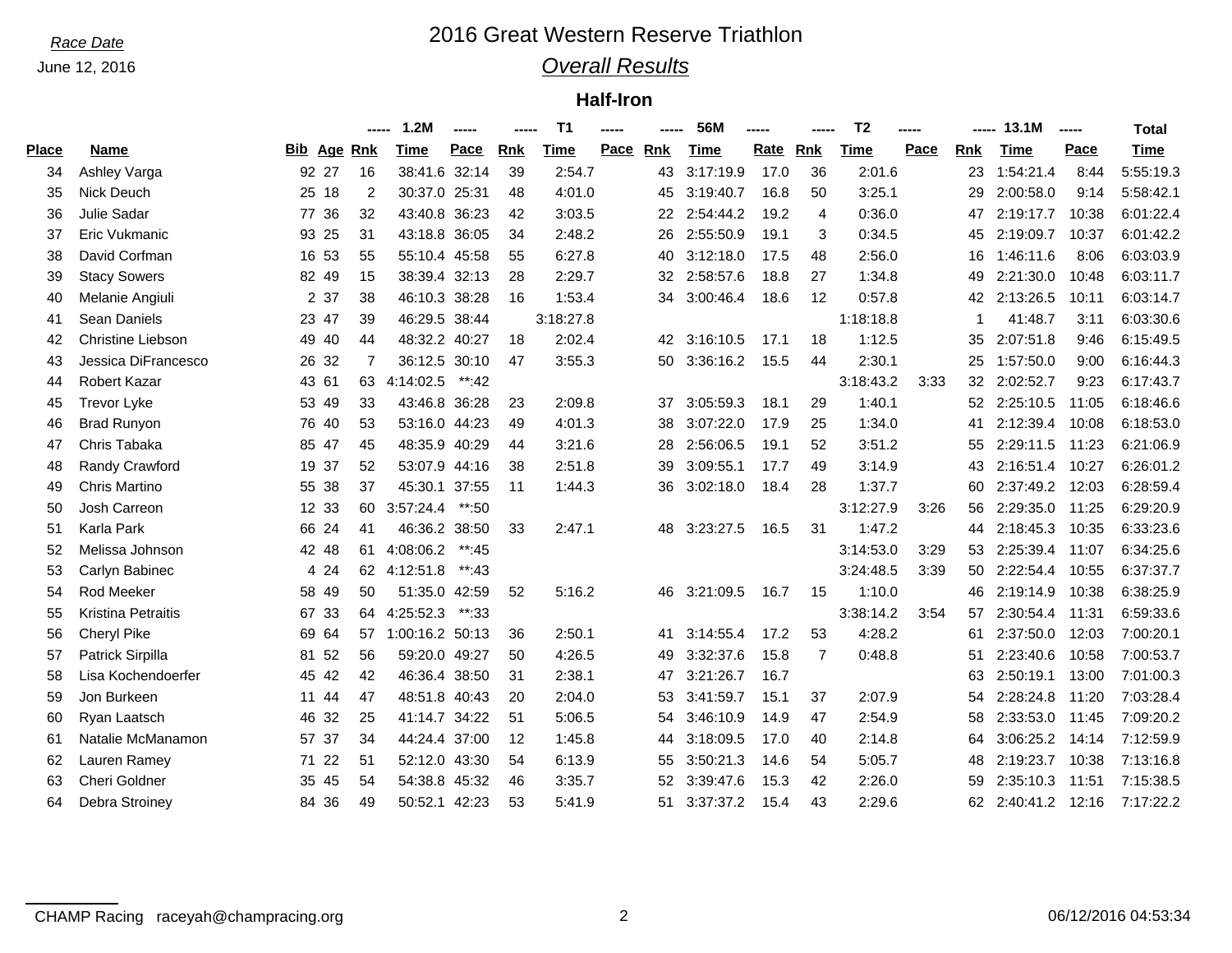# *Race Date* 2016 Great Western Reserve Triathlon

## *Overall Results*

## **Half-Iron Aquabike**

|              |                          |                    |    | 2M            |       |     |           |      |     | 56M                 | ----- |     | T <sub>2</sub> | ----- | --- | 100Y    | ----- | <b>Total</b> |
|--------------|--------------------------|--------------------|----|---------------|-------|-----|-----------|------|-----|---------------------|-------|-----|----------------|-------|-----|---------|-------|--------------|
| <b>Place</b> | Name                     | <b>Bib</b> Age Rnk |    | Time          | Pace  | Rnk | Time      | Pace | Rnk | Time                | Rate  | Rnk | Time           | Pace  | Rnk | Time    | Pace  | Time         |
|              | <b>Rick Chambers</b>     | 13 31              | 4  | 44:41.2 37:14 |       |     | 1:50.8    |      |     | 2:24:59.3           | 23.2  |     | 0:21.6         |       |     | 20:21.1 | **:30 | 3:32:14.2    |
|              | <b>Christopher Titas</b> | 88 30              | -2 | 40:00.8 33:20 |       | 3   | 2:06.0    |      |     | $2 \quad 2:51:14.0$ | 19.6  | 6   | 0:44.0         |       |     | 0:08.1  | 1:20  | 3:34:13.1    |
|              | <b>Chantell Wirz</b>     | 98 37              | 5  | 46:27.5 38:43 |       |     | 2:51:04.4 |      |     |                     |       |     |                |       | 6   | 1:03.1  | 10:30 | 3:37:49.6    |
| 4            | Laura Paulson            | 102                |    | 33:38.2 28:02 |       | 4   | 2:08.4    |      |     | 4 3:18:05.6         | 17.0  | 5   | 0:43.0         |       | 5   | 0:25.8  | 4:10  | 3:55:01.2    |
| 5.           | <b>Barb Hunter</b>       | 40 48              | 3  | 42:06.2 35:05 |       | 2   | 2:00.1    |      |     | $3 \quad 3:12:14.4$ | 17.5  | 2   | 0:28.7         |       |     | 0:12.9  | 2:00  | 3:57:02.5    |
| 6            | John Curtis              | 116 61             |    | 1:09:19.1     | 57:46 | 6   | 5:17.6    |      |     | 5 3:26:26.9         | 16.3  | 4   | 0:41.8         |       |     | 0:21.9  | 3:30  | 4:42:07.5    |
|              | Karen Westfall           | 96 54              | 6  | 48:44.1       | 40:37 | 5   | 2:27.4    |      |     | 6 3:53:39.6         | 14.4  | 3   | 0:41.2         |       |     | 0:11.8  | 1:50  | 4:45:44.3    |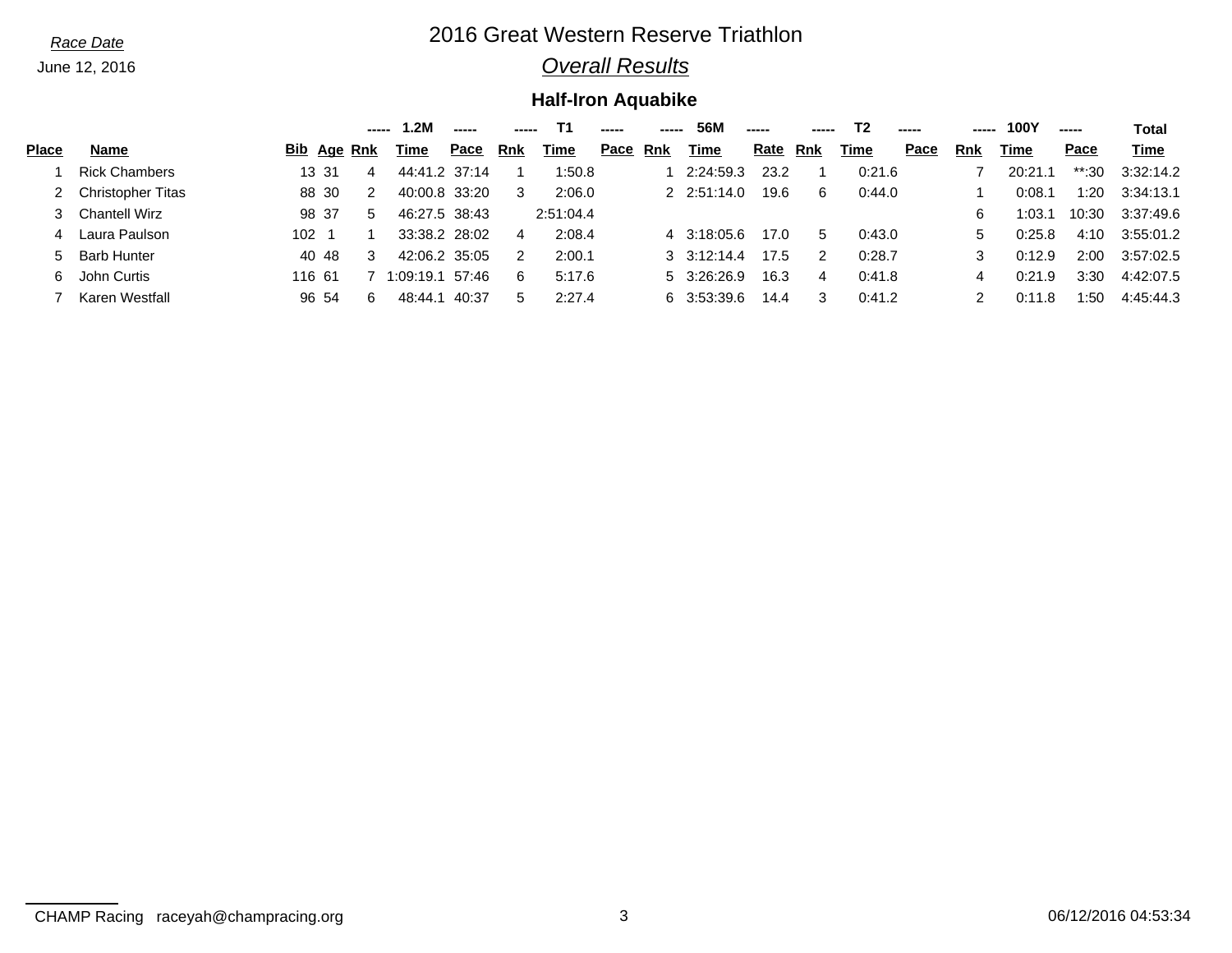# *Race Date* 2016 Great Western Reserve Triathlon

*Overall Results*

### **Half-Iron Relay**

|              |                        |                    | ----- | . .2M   | -----       | ----- |         | $- - - - -$     | ----- | 56M       |                 | ----- |      | -----       | ----- | 13.1M     | -----       | <b>Total</b> |
|--------------|------------------------|--------------------|-------|---------|-------------|-------|---------|-----------------|-------|-----------|-----------------|-------|------|-------------|-------|-----------|-------------|--------------|
| <b>Place</b> | Name                   | <b>Bib</b> Age Rnk |       | Time    | <u>Pace</u> | Rnk   | Time    | <u>Pace</u> Rnk |       | Time      | <u>Rate</u> Rnk |       | Time | <u>Pace</u> | Rnk   | Time      | <b>Pace</b> | <b>Time</b>  |
|              | <b>TEAM Glatzhofer</b> | 34 34              |       | 24:07.1 | 20:06       |       | 13:18.5 |                 |       | 2:39:22.8 | 211             |       |      |             |       | 1:59:17.1 | 9:06        | 5:04:53.0    |

CHAMP Racing raceyah@champracing.org 4 06/12/2016 04:53:35